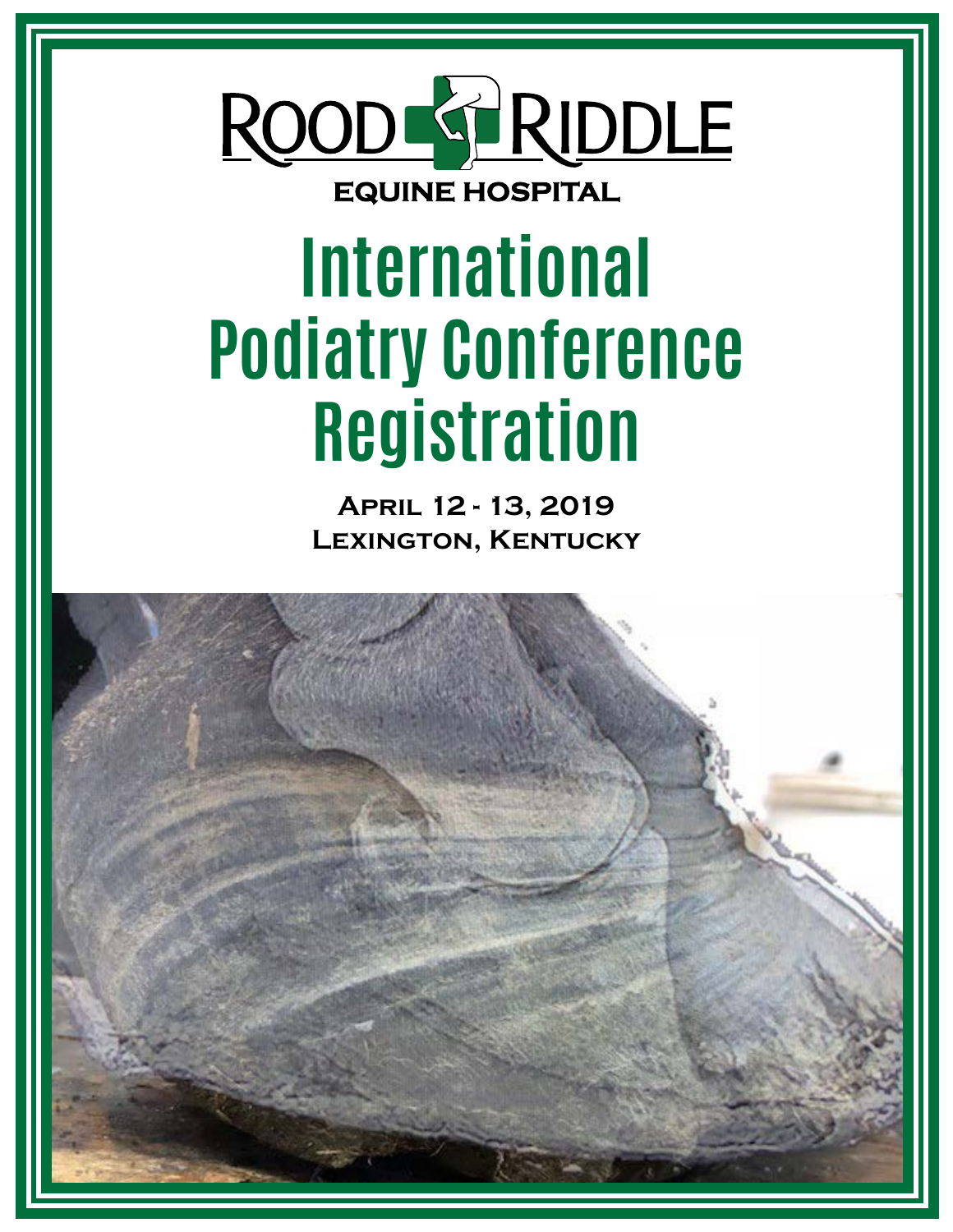We are excited to be hosting the Inaugural Rood & Riddle International Podiatry Conference on April 12 - 13, 2019. We wanted to create a conference that incorporated both veterinarians and farriers in a collaborative environment that will inspire all who attend.

Keeneland will be racing during your stay and is in close proximity to the hospital. There are also a number of bourbon tours available at nearby distilleries as well as horse farms tours available. If you have guests or are able to extend your stay, take advantage of these opportunities. This meeting is made possible through sponsorship and our gratitude extends to all supporting groups.

We hope to see you in Lexington.

Sincerely,

Raul Bras, DVM, CJF, APF Scott Morrison, DVM



**Dr. Raul Bras** Shareholder

#### **Dr. Scott Morrison Shareholder**

#### **Intent of the Podiatry Conference**

The International Podiatry Conference aims to bring together experienced equine veterinarians and farriers for skill development and discussion. The ability to meet and discuss techniques will hopefully advance the skill set of all attending as well as raise new questions, formulate new areas of reseach and facilitate collaboration between veterinarians and farriers.

#### **PODIATRY CONFERENCE COMMITTEE:**

Raul Bras, DVM, CJF, APF Scott Morrison, DVM LaTonna Wilson Whitney Fields

#### **Continuing Education**

This course has been submitted for continuing education credit for veterinarians in jurisdictions which recognize AAVSB RACE approval; however, participants should be aware that some boards have limitations on the number of hours accepted in certain categories and/or restrictions on certain methods of delivery of continuing education.

#### **Podiatry Team Members**

**Let us introduce you to the members of the Rood & Riddle Equine Hospital Podiatry team.**

#### **Podiatrists**

| Dr. Raul Bras      | Shareholder        |  |
|--------------------|--------------------|--|
| Dr. Scott Morrison | Shareholder        |  |
| Dr. Scott Fleming  | Associate          |  |
| Dr. Craig Lesser   | Associate          |  |
| Dr. Shawn Morrell  | Associate Saratoga |  |
| <b>Farriers</b>    |                    |  |

| <b>Stuart Muir</b>  | <b>Sam Zalesky</b>     | <b>Remington Leach</b>    |
|---------------------|------------------------|---------------------------|
| <b>NZCF, CJF</b>    | <b>CJF</b>             | <b>CJF, DipWCF</b>        |
| <b>Josh Wilbers</b> | <b>Keith Dunning</b>   | <b>Miguel Cruz</b>        |
| <b>APF</b>          | <b>IMF</b>             | <b>MVZ</b>                |
| <b>Mike Haurin</b>  | <b>Carlos Carvajal</b> | Kyle Kostreba<br>Saratoga |
|                     |                        |                           |

#### **Shoe Design & Fabriation**

| <b>Victor Camp</b><br><b>Reynolds Foster</b><br><b>Manuel Cruz</b> |  |
|--------------------------------------------------------------------|--|
|--------------------------------------------------------------------|--|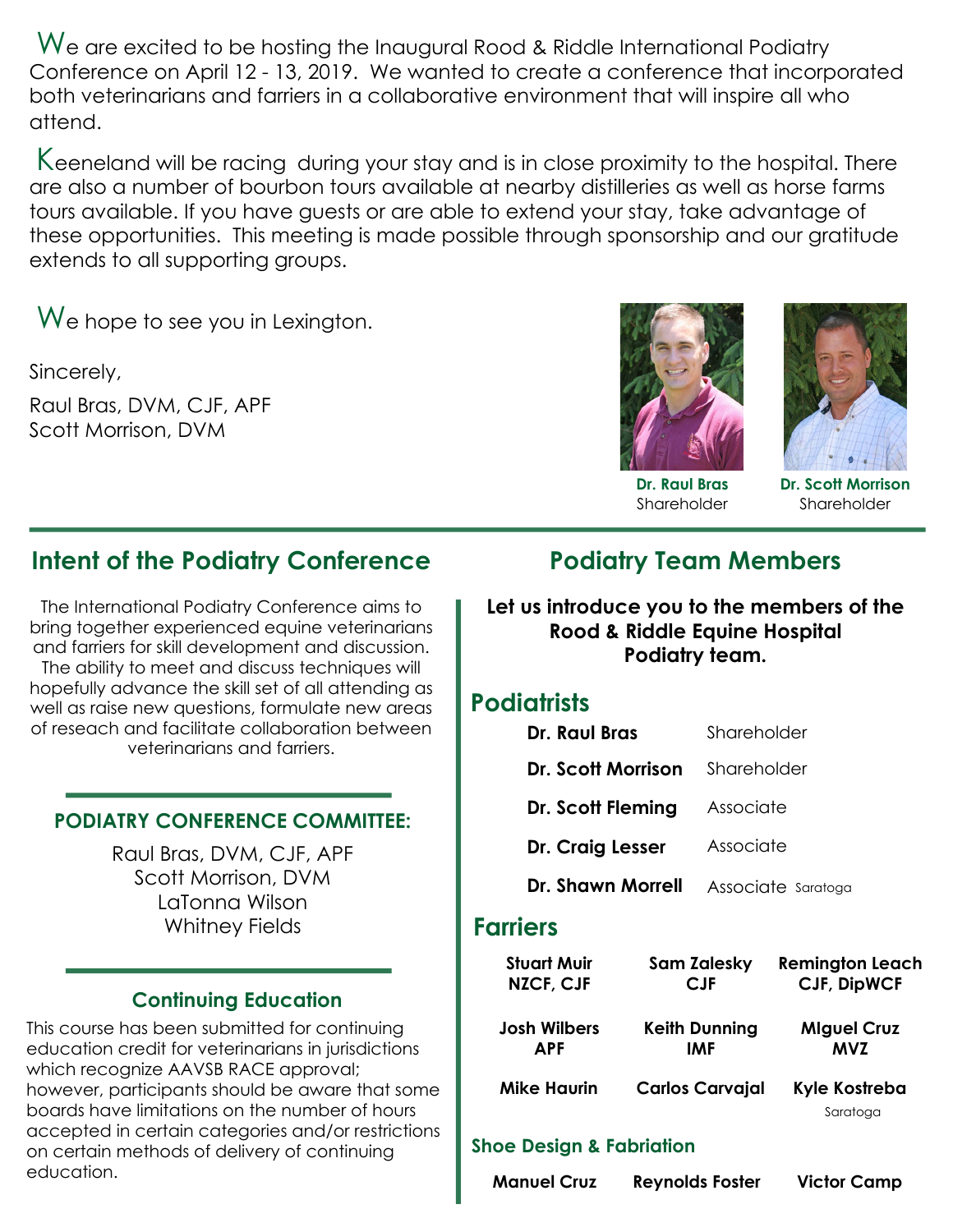### **Maarten Oosterlinck**

#### **DVM, PhD, DipECVSMR(Equine), DipECVS**

Ghent University | UGhent · Department of Surgery and Anaesthesiology of Domestic Animals

Maarten Oosterlinck graduated from Ghent University in 2004 and has gained extensive experience in equine orthopedics and surgery at the busy department of surgery and anesthesiology of the faculty of veterinary medicine of Ghent University. Combining clinical work with research, Maarten earned his PhD on the use of pressure plate analysis for the objective evaluation of equine locomotion in 2011. He went on to perform a surgical residency and in 2014, he passed the qualifying exam of the European College of Veterinary Surgeons. In 2018, he became diplomate and board member (vice-president) of the European College of Veterinary Sports Medicine and Rehabilitation.



Maarten has (co-)authored more than 50 publications on a variety of equine orthopedic and surgical topics in peer-reviewed journals, and he

lectures regularly at international courses and conferences. He is a scientific editor for The Veterinary Journal and a member of the editorial board of Equine Veterinary Education. In his current position as a postdoctoral staff member, Maarten's daily clinical work is focused on equine orthopedics, gait analysis, podiatry and surgery, while enjoying clinically orientated research, and lecturing and consulting about various topics in his field of expertise.



# **Haydn Price**

#### **Dip. WCF**

 Haydn has been a practicing farrier for some 30 years and during that time has developed a special interest in performance and lameness shoeing techniques. During that continued period has been instrumental in the practical application and understanding of Farriery specific biomechanics, and the utilisation of equine gait analysis systems for both benchmarking and quantitive data collection Co author of 'shoeing for performance' and a regular international lecturer and contributor to equestrian related symposiums in Farriery, primarily in North America, South America

Australia,Mexico and Europe.

Consultant Farrier to the British Equestrian Federation (BEF) and World Class Equestrian Programme (WCP) for the past 19 years.

Responsibilities include the development and subsequent implementation of a proactive assessment procedure within the Farriery sector looking specifically at the continued development of performance combinations.

Consultant farrier to the HKJC performance programme looking at all discipline equine athletes, whilst also developing strategic procedures for the implementation of horse profiling as a continued management process.

Awarded the BEF Medal of Honour in 2011 for his continued contribution to Farriery within the BEF and the WCP.

In 2013 Haydn was inducted into the International Farriery Hall of Fame for his continued services, commitment and education to the International Farriery Profession.

When not working he is often found flying around the welsh sky with his 4 year old grandson who equally enjoys his passion for flying.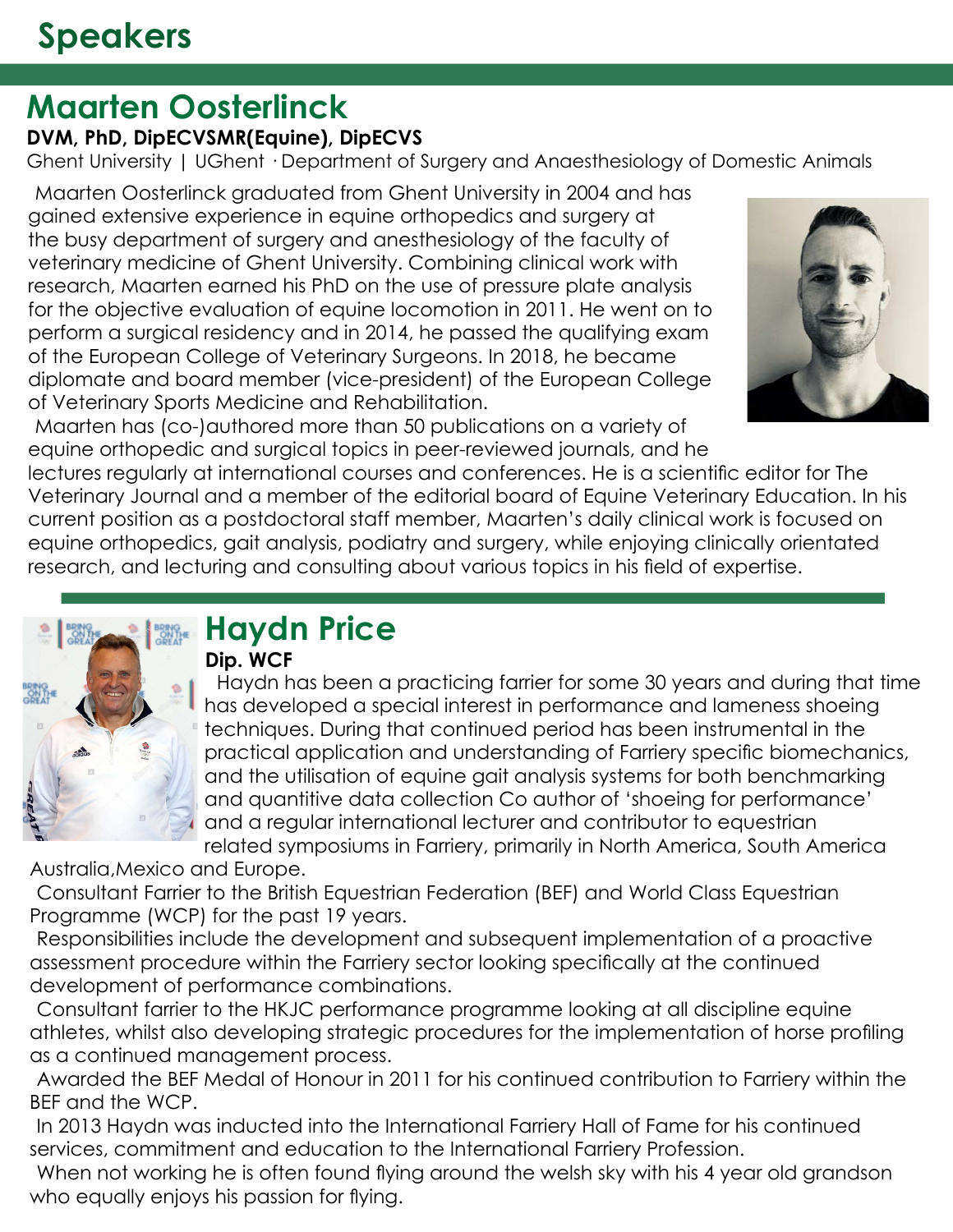#### **R.F. (Ric) Redden DVM**

International Equine Podiatry Center (IEPC)|Versailles, Ky.

R.F. (Ric) Redden, D.V.M., is a lifelong horseman, farrier and veterinarian. His shoeing career began in the early 60s and it has made a profound impact on his medical career.

Dr. Redden graduated from the Ohio State University College of Veterinary Medicine in 1974 with distinguished honors in Equine Medicine and Surgery. His career consists of 9 years international race track practice and an exclusive equine podiatry practice since 1983.

Dr. Redden and his wife Nancy organized and hosted 20 Bluegrass Laminitis Symposiums in Louisville, Ky. He has organized podiatry seminars in 22 other countries throughout the world, and continues to share his knowledge and experience through in-depth equine podiatry courses, lectures, and workshops.

Dr. Redden has developed a number of specialty foot products and treatment concepts for NANRIC designed to enhance the healing environment for several career and lifethreatening syndromes.



#### **Scott Morrison DVM**

Rood & Riddle Equine Hospital

 Dr. Scott Morrison is a 1999 graduate of the Virginia Maryland Regional College of Veterinary Medicine. He is also a graduate of the Eastern School of Farriery and built a successful farrier business prior to enrollment at Virginia Tech. Following graduation in 1999, Dr. Morrison completed a one year hospital internship at Rood & Riddle Equine Hospital in Lexington, Kentucky. He was hired by Rood & Riddle as an associate veterinarian and began to develop Rood & Riddle's Podiatry department.

Today, Dr. Morrison, who is now a partner at Rood & Riddle, oversees the Rood & Riddle Podiatry Center. His schedule includes travel throughout the United States and Europe to consult and lecture.

# **Raul Bras**

**DVM, CJF, APF** Rood & Riddle Equine Hospital

Dr. Raul Bras grew up in Puerto Rico where he showed and bred Paso Fino horses. He finished his undergraduate at Louisiana State University,graduated from Ross University Veterinary School in 2005 and completed his clinical year at Auburn University. Dr. Bras completed a surgery internship at Rood & Riddle Equine Hospital, and stayed on as an Associate Veterinarian in the Podiatry Department. Dr. Bras completed the farrier program at Cornell University in 2007 and in 2010 became a Certified Journeyman Farrier of the American Farriers Association.



In 2012, he became a shareholder at Rood & Riddle Equine Hospital. Dr. Bras currently travels throughout the U.S. as well as internationally. He is devoted for the better of the vet-farrier relationship and is an active participant the AAEP, NEAEP, AAPF, AFA, and many others. In 2015, Dr. Bras was inducted into the International Equine Veterinarian Hall of Fame.

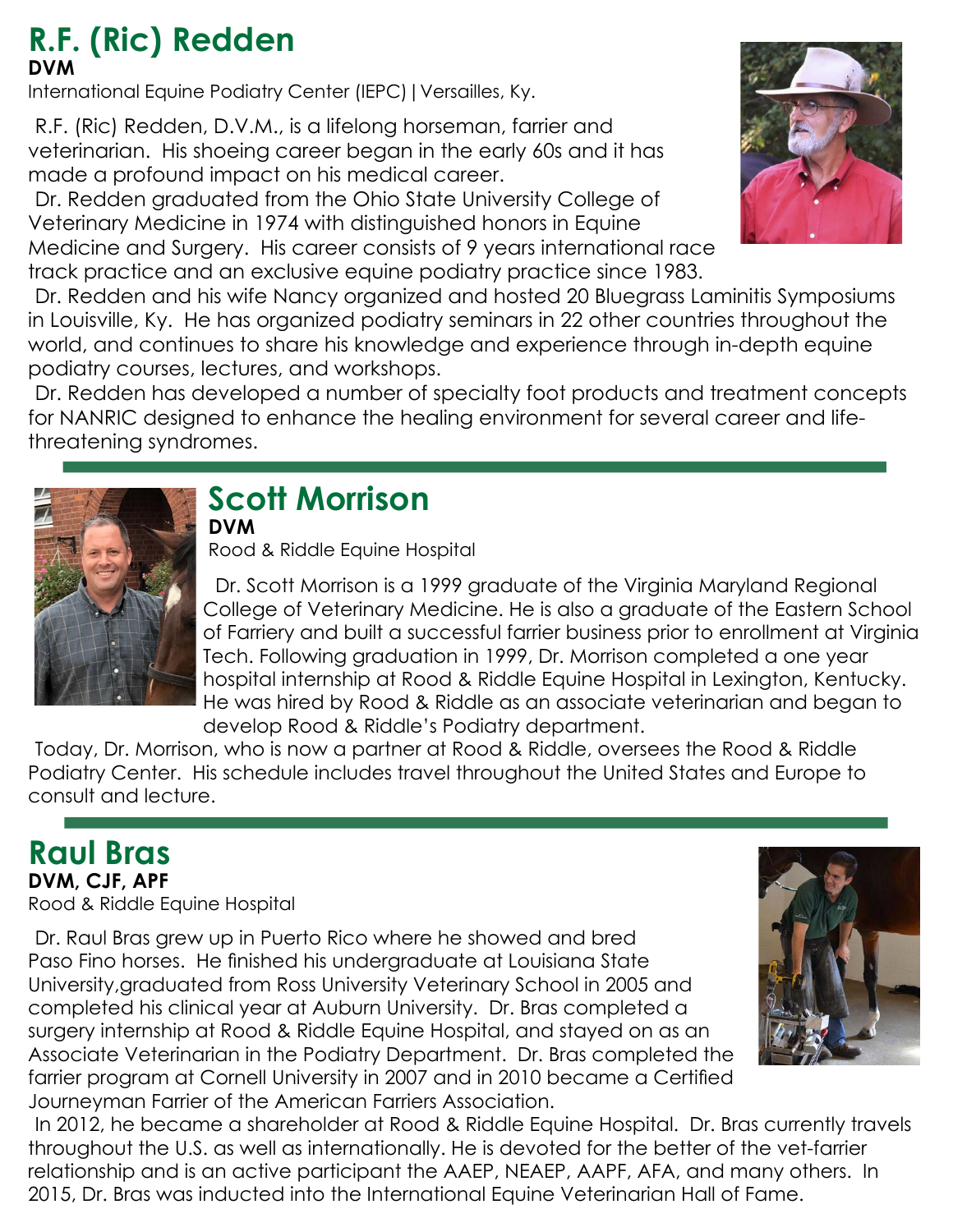#### **Thursday, April 11, 2019**

**Friday, April 12, 2019** 7:30 a.m. - 8:20 a.m. 7:00 a.m. Rood & Riddle Conference Center for Coffee, Snacks and Registration *Pressure Plate Evaluation of Hoof Balance at the Walk and Trot* **Presenter: Dr. Maarten Oosterlinck** 5:15 p.m. - Registration and Welcome Reception Hors d'oeuvres/ Bar & Hospital Tours 7 p.m.

- 8:30 a.m. 9:20 a.m. *Evidence Based Farriery: Fad Fact or just Fantasy?* **Presenter: Hadyn Price**
- 9:30 a.m. 10:20 a.m. *The Mechanical Thought Process can Enhance our Success with Podiatry Issues* **Presenter: Dr. Ric Redden**
- 10:30 a.m. *Life after Deep Digital Flexor Tenotomy ; The Good and not so Good about Them*
- 11:20 a.m. **Presenter: Dr. Raul Bras**
- **11:30 a.m. 12:00 p.m. Lunch Break**

| $12:15 p.m. -$             | <b>Distal limb anatomy: live dissection</b>                                    |
|----------------------------|--------------------------------------------------------------------------------|
| 1:30 p.m.                  | <b>Demonstrator: Dr. Maarten Oosterlinck</b>                                   |
| $1:45$ p.m. -<br>3:00 p.m. | <b>Shoeing for Negative Palmar Process</b><br><b>Demonstrator: Hadyn Price</b> |
| $3:15 p.m. -$<br>4:30p.m.  | <b>Optimizing the Discovery Exercise</b><br><b>Demonstrator: Ric Redden</b>    |
| $4:45$ p.m. -              | <b>Shoeing the Performance Horse</b>                                           |
| 6:00 p.m.                  | <b>Demonstrators: Stuart Muir &amp; Sam Zalesky</b>                            |
| $6:30$ p.m.-<br>7:00 p.m.  | Social Time, Complimentary Wine & Beer Bar<br>Dinner, Cash Bar                 |
| 8:00 p.m.                  | Steve Norman's BlueGrass Band                                                  |

#### **Satuday, April 13, 2019**

| $5:45$ a.m.                                | Keeneland Breakfast with the Works                                                                                                                                                                                                        |
|--------------------------------------------|-------------------------------------------------------------------------------------------------------------------------------------------------------------------------------------------------------------------------------------------|
| 7:30 a.m. -                                | <b>Current Concepts on Biomechanical Basics of Therapeutic Farriery</b>                                                                                                                                                                   |
| 8:20 a.m.                                  | <b>Presenter: Dr. Maarten Oosterlinck</b>                                                                                                                                                                                                 |
| $8:30$ a.m. -<br>$9:20$ a.m.               | <b>Functional Anatomy and Physiology: Which is more Important, Treating the</b><br><b>Symptoms, or Understanding the Underlying Cause?</b>                                                                                                |
|                                            | <b>Presenter: Haydn Price</b>                                                                                                                                                                                                             |
| $9:30$ a.m. -<br>10:20 a.m.                | Understanding Mechanical Goals is the First Step of the Strategic Plan<br>Presenter: Dr. Ric Redden                                                                                                                                       |
| $10:30$ a.m-<br>$11:20$ a.m.               | Putting it all Together to Manage Cases: Presentation of Various Podiatry Cases,<br>using Different techniques and Modalities to Treat and Manage a Variety of<br><b>Pathological Conditions.</b><br><b>Presenter: Dr. Scott Morrison</b> |
| $12:00$ p.m. $-12:50$ p.m.                 | <b>Lunch Break</b>                                                                                                                                                                                                                        |
| $12:15$ p.m.-                              | Hoof surgery in the field: The hoof wall and beyond                                                                                                                                                                                       |
| $1:45$ p.m.                                | <b>Demonstrator: Dr. Maarten Oosterlinck</b>                                                                                                                                                                                              |
| $2:00$ p.m. -<br>3:30 p.m.                 | Spontaneous quarter cracks: Treating the problem by Understanding the Cause<br><b>Demonstrator: Hadyn Price</b>                                                                                                                           |
| $3:45$ p.m. -<br>$F: T \rightarrow \infty$ | Planning the Mechanical Trim, Shoe Style, Modification, Placement and Attachment                                                                                                                                                          |

5:15p.m. **Demonstrator: Ric Redden**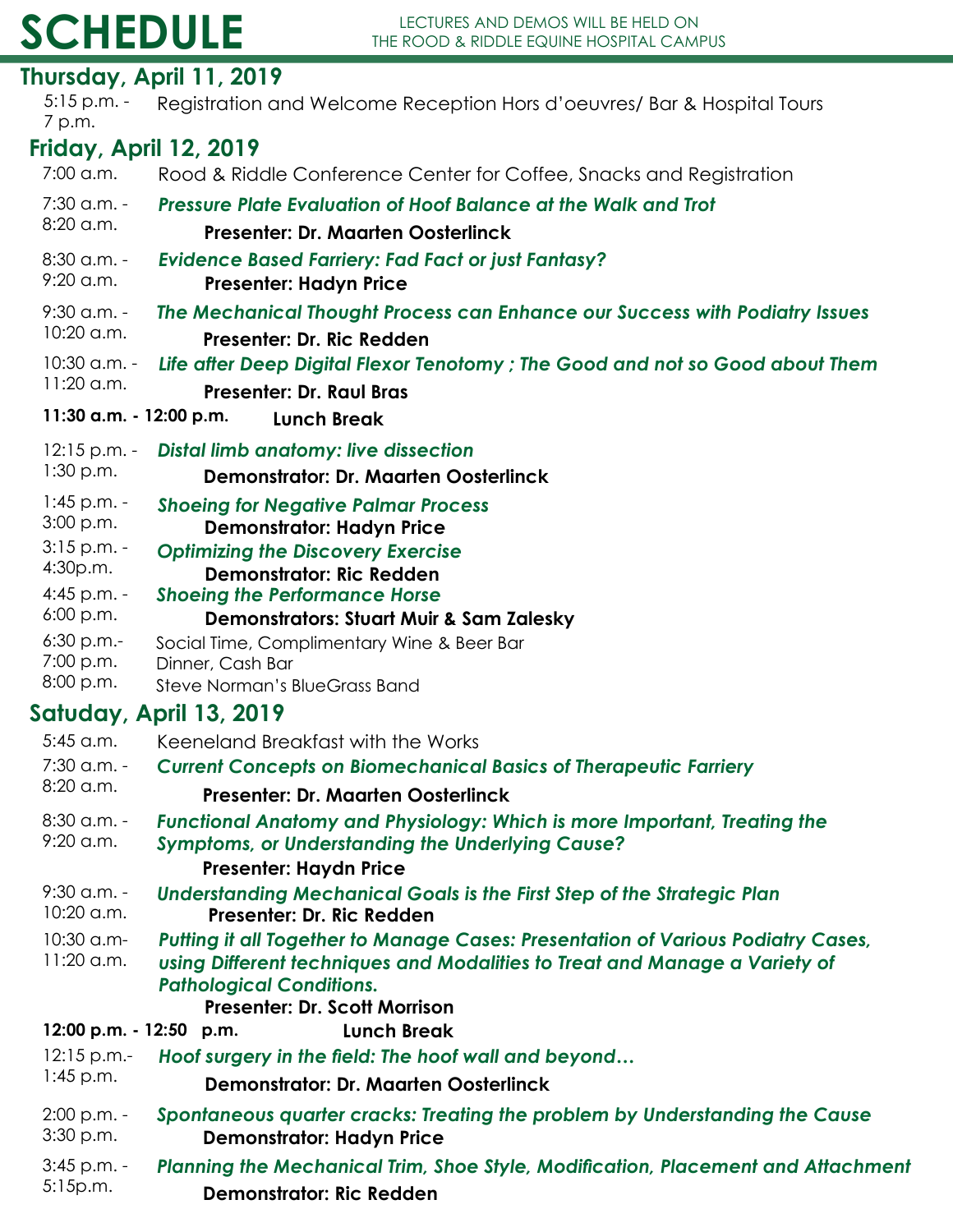# **Lectures/ Demo Locations**

#### **PODIATRY CENTER DEMOS**



### **LECTURES**

# **PARKING**



# **OUR BEST FOR YOUR HORSE**

**We provide services in ambulatory, diagnostic imaging, internal medicine, laboratory, podiatry, reproduction, sport horse medicine, and surgery.**



**www.roodandriddle.com • 859-233-0371 Lexington, KY ~ Saratoga Springs, NY ~ Wellington, FL**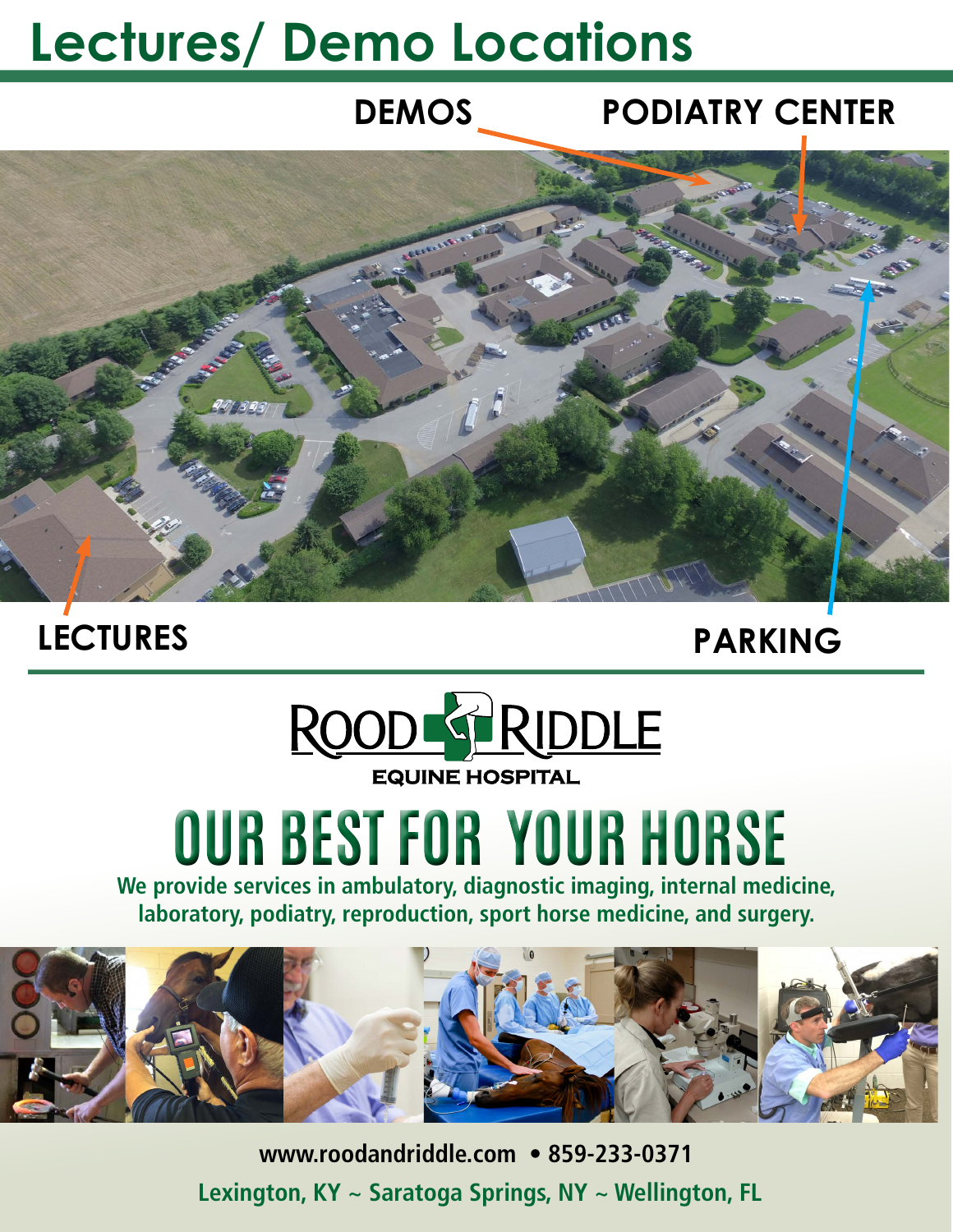# **International Podiatry Conference Information**

# **HOTEL INFORMATION:**

The host hotel for the International Podiatry Conference is the Fairfield Inn & Suites by Marriott, 2100 Hackney Place, Lexington, KY 40511

#### **By Phone: 1-859-977-5870**

To receive the Conference discounted hotel rate of \$99 per night (up to 2 person occupancy), reservations must be received by the Fairfield Inn & Suites Lexington North by Thursday, March 14, 2019. Please mention to the hotel reservation clerk you are attending the International Podiatry Conference. Register online with this link: [Rood & Riddle P](https://www.marriott.com/event-reservations/reservation-link.mi?id=1548083200338&key=GRP&app=resvlink)odiatry Conference

### **TRANSPORTATION:**

- Air travel to Lexington's Blue Grass Airport
- Rental cars and taxis are available at Blue Grass Airport approximately 15 minute drive
- The Cincinnati and Louisville Airports are both approximately 1 hour and 15 minutes away from Lexington
- Shuttles to lectures and demos at Rood & Riddle Equine Hospital are provided and will pick up and drop off attendees at the front entrance of the Fairfield Inn only at the appointed times noted in the program schedule.

# **REGISTRATION:**

Registration includes all lectures, deomonstrations and sponsored events.

#### **FEES: \$985.00 for two days to include two lunches, Keeneland breakfast and dinner on Friday evening.**

| Make checks payable to:       | Rood & Riddle Foundation<br><b>Podiatry Registration</b><br>P.O. Box 12070<br>Lexington, KY 40580 |
|-------------------------------|---------------------------------------------------------------------------------------------------|
| For more information, contact | Whitney Fields<br>(859) 280-3316<br>wfields@roodandriddle.com                                     |

*The number of participants will be limited to 60, participants will be accepted in the order the registration is received.*